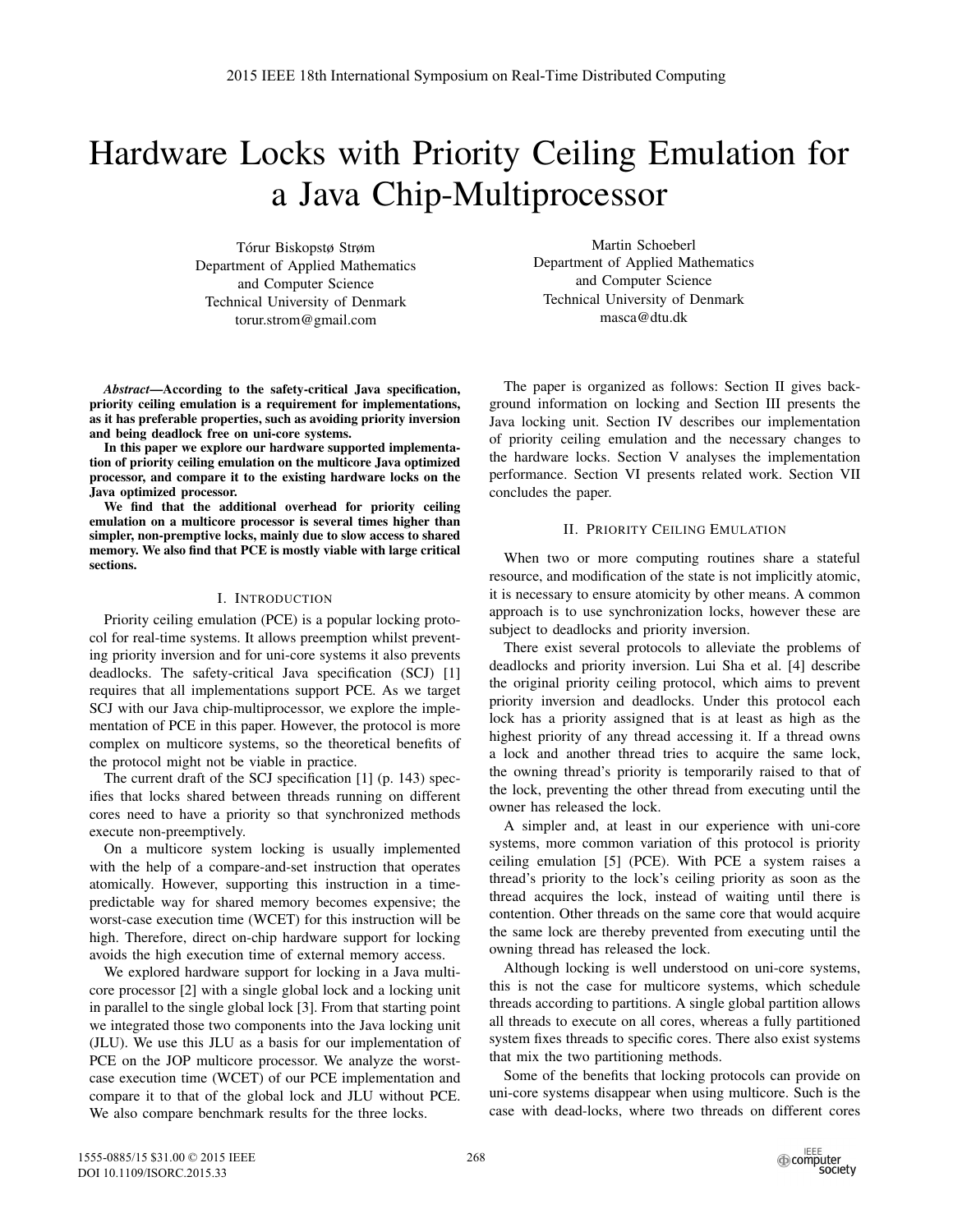

Fig. 1. A JOP CMP system with the JLU



Fig. 2. The Java Locking Unit

can acquire two locks in opposite order, as the priority of each thread has no meaning to the opposing core.

Note that PCE still prevents priority inversion on multicore systems, as long as resource sharing between scheduling domains is non-preemptive, which is the case with SCJ. Sharing locks across partitions does not enable lower priority threads within the same core(s) from preempting higher priority threads, which is the requirement to prevent priority inversion.

## III. THE JAVA LOCKING UNIT

We explore the PCE multicore locking and the hardware support for it on the Java processor JOP [6]. We have chosen JOP because the hardware is open source and relatively easy to extend. The runtime of JOP also includes a first prototype of SCJ level 0 and level 1 [7]. Furthermore, a chip-multiprocessor (CMP) version of JOP is available [2]. Note that the hardware support for locks is not JOP specific and possibly even usable in non-Java multicore systems.

Figure 1 shows our configuration. Several JOP cores connect to the shared memory via an arbiter. In addition to the arbiter, there is the Java locking unit (JLU). Figure 2 shows an overview of the JLU's structure. The JLU maps into the I/O

space for each core and contains a set of registers that represent lock "entries". Each entry consists of a flag indicating whether the entry is empty, a word (32-bit in the case of JOP) with a lock's address, and a counter to track the number of times a core acquires the lock. When requesting a lock, a core writes a lock's address to the unit and the unit checks if the lock's address already exists in the entries. If so, another core already owns the lock and the JLU enqueues the current core in a FIFO residing in a local on-chip memory. Otherwise the JLU registers the lock in an empty entry and registers the requesting core as the owner. Requests are handled in round-robin order.

Before requesting a lock, a thread disables its core's interrupts. In addition, during the JLU's processing of either an acquisition or release, the JLU blocks the core's write request on the interconnect. This stalls the core until the request is complete and the core has acquired/released the lock, effectively making the thread spin-wait at top priority. If the core releases its final lock the thread enables interrupts.

Requesting a lock in the JLU has a low overhead. While waiting for a lock, a thread non-preemptively spin-waits. While owning a lock, a thread non-preemptively executes the critical section. The JLU locking can therefore be considered a degenerated form of PCE, hereafter referred to as DPCE. The main difference between PCE and DPCE is that PCE allows preemption when there are locks with ceiling priorities that are lower than some thread priorities.

According to the SCJ specification, critical sections, protected by locks that are shared between cores, have to run at top priority, as priorities between scheduling partitions have no meaning. This means that DPCE behaves like PCE except when a lock is not shared between cores and has a ceiling priority that is lower than at least one other thread on the core that does not access the lock.

#### IV. PCE IMPLEMENTATION

As in standard Java, SCJ allows each object to serve as a lock. In addition, SCJ allows the ceiling priority of each lock to be configurable. It is therefore necessary to register and remember the priority of object's throughout their lifetime. However, SCJ requires that each lock priority not explicitly set uses a system default priority, so PCE implementations need only register an object's priority when that priority is other than the default.

There are multiple options to maintain a object/priority mapping, e.g., a hash map, a table, the object header, etc. As a quick and efficient solution we found unused space in JOP's object header alongside the scope levels. This header field is 32 bits long, which we split into two 16 bit words, with one maintaining scope levels and the other maintaining an object's (potential) ceiling priority. This limits both the scopes and the priorities to 65536 levels. However, we find this to be more than adequate for most, if not all, solutions. If the priority field is zero, the ceiling of the object is not set, so if a thread uses the object as a lock, the ceiling will be the system default.

The JLU implements DPCE, meaning that threads always spin wait at top priority. It is therefore necessary to make some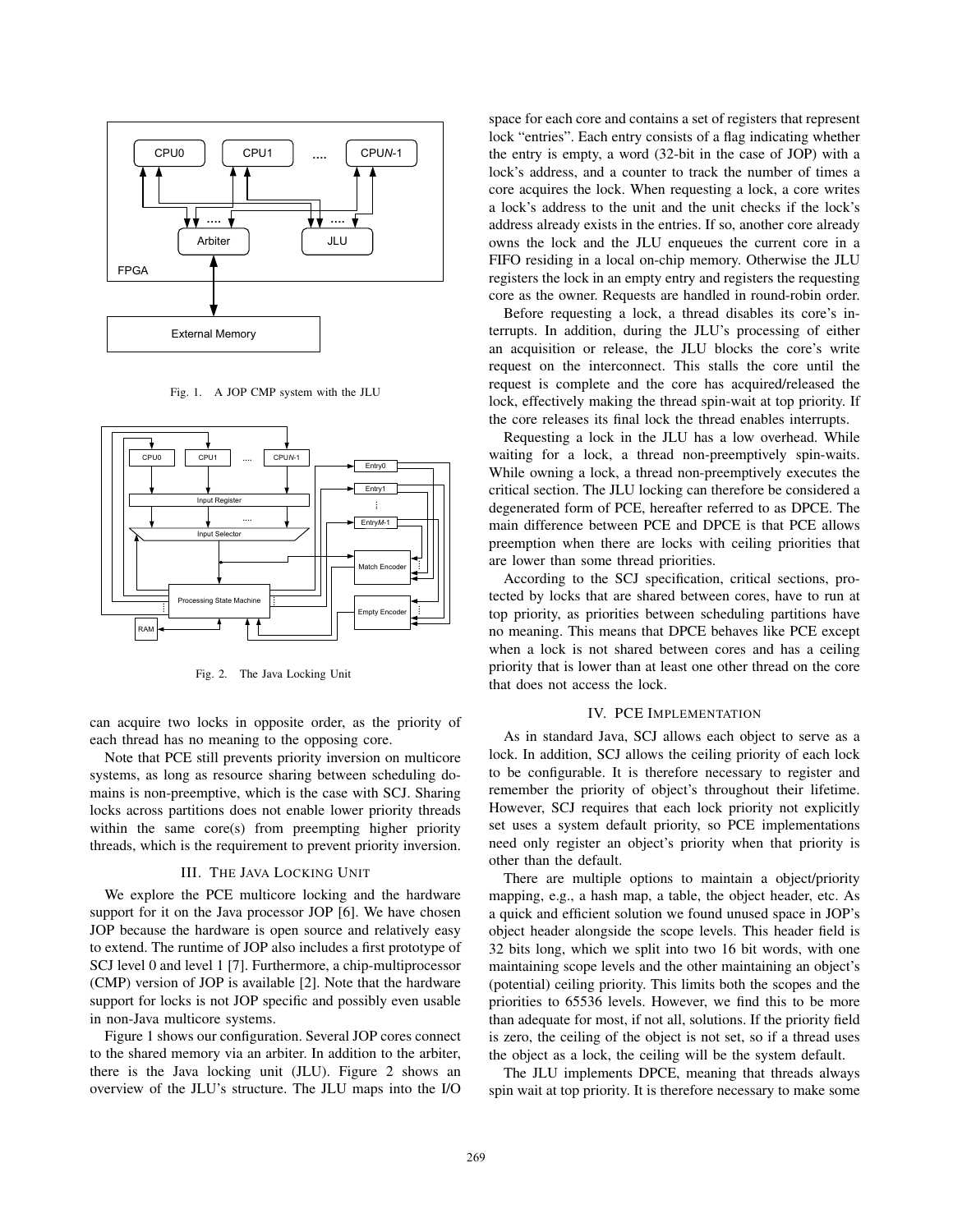changes to the JLU before it supports proper PCE.

The JLU only maintains queues of cores waiting for locks and therefore doesn't distinguish between threads on each core. It is therefore an issue if two threads on the same core try to request the same lock, as the JLU would only enqueue the core once. However, from PCE we know that threads requesting the same lock should not have a priority higher than the ceiling of the lock. Therefore, other threads on the same core trying to acquire the same lock will not be scheduled as long as one of the threads is holding the lock.

To support preemption, we have modified the JLU's locking procedure. Instead of disabling interrupts until a core releases all its locks, interrupts are only disabled for the duration of a request, i.e., the core immediately owns the lock, the JLU has enqueued the core or the core released the lock. Furthermore, we add a request port to the JLU that returns the state of a lock, i.e., whether the current core is the owner or not. A thread can thereby spin in software (preemptively) while checking if it has become the owner.

One of the issues with PCE is the necessity to track priorities as a thread acquires different locks, so that the thread gets the priorities in reverse order as it releases the locks. To support this functionality we implemented priority "bread crumbs". Each thread contains an array index as well as a priority array and a lock count array, both with length  $k + 2$ , where k is the number of locks with a priority other than the default.  $k$ is found by registering all ceiling modifications and counting the number of different priorities.

## V. EVALUATION

For the evaluation we compare the PCE implementation with JOP's multicore global lock and also with the unmodified hardware locks (the JLU) on the Altera DE2-70 board.

The number of lock entries in the hardware unit is configurable, but we used the default configuration with 32 entries. Previous tests have shown that the number of entries does not, or minimally, affect the performance and only affect the size of the hardware.

Our performance analysis consists of 2 parts: WCET analysis of the locking routines using JOP's WCET tool, and benchmarks using JemBench [8].

Table I shows the WCET analysis results for the different locking routines. For the global lock and JLU analysis we manually counted the number of microcode steps for monitorenter and monitorexit. We also counted the number of hardware cycles used by the global lock and JLU by analyzing the hardware state machines. For the PCE analysis we similarly had to analyze microcode, as well as counting cycles in the statemachine. Additionally, we had to analyze the two software routines, f monitorenter and f monitorexit, that read, track and update the priorities.

The results show that the additional complexity of PCE has quite a negative impact on the locking/unlocking performance. The WCET increase relative to the core count is understandable, as some of the software steps have to access shared memory and therefore have to go through the arbiter. With a

TABLE I WCET IN CLOCK CYCLES FOR EACH LOCKING UNIT AND ITS CORRESPONDING LOCKING ROUTINE

|                                     |                 | Cores           |                  |                  |  |  |  |  |
|-------------------------------------|-----------------|-----------------|------------------|------------------|--|--|--|--|
|                                     |                 | 2               |                  | 8                |  |  |  |  |
| monitorenter                        |                 |                 |                  |                  |  |  |  |  |
| Global Lock<br>JL J J<br><b>PCE</b> | 19<br>28<br>615 | 19<br>33<br>876 | 19<br>43<br>1382 | 19<br>63<br>2374 |  |  |  |  |
| monitorexit                         |                 |                 |                  |                  |  |  |  |  |
| Global Lock<br>ЛIJ<br>PCE           | 20<br>23<br>570 | 20<br>28<br>801 | 20<br>38<br>1255 | 20<br>58<br>2163 |  |  |  |  |

TABLE II BENCHMARK RESULTS, ITERATIONS/SECOND

|                       | Cores        |                |      |      |  |
|-----------------------|--------------|----------------|------|------|--|
|                       | $\mathbf{1}$ | $\overline{2}$ | 4    | 8    |  |
| NQueens $N=9$ , $L=3$ |              |                |      |      |  |
| Global lock           | 29           | 57             | 103  | 143  |  |
| JL J J                | 29           | 56             | 102  | 143  |  |
| <b>PCE</b>            | 28           | 53             | 96   | 125  |  |
| AES $N=4$ , L=N/A     |              |                |      |      |  |
| Global lock           | 87           | 140            | 127  | 89   |  |
| ЛIJ                   | 87           | 139            | 127  | 89   |  |
| <b>PCE</b>            | 86           | 138            | 126  | 88   |  |
| Increment N=48, L=1   |              |                |      |      |  |
| Global lock           | 34           | 28             | 29   | 16   |  |
| ЛIJ                   | 34           | 31             | 52   | 66   |  |
| <b>PCE</b>            | 26           | 24             | 41   | 55   |  |
| Increment N=48,L=100  |              |                |      |      |  |
| Global lock           | 0.79         | 0.48           | 0.35 | 0.22 |  |
| JL J J                | 0.79         | 0.72           | 1.22 | 1.52 |  |
| <b>PCE</b>            | 0.78         | 0.72           | 1.21 | 1.52 |  |

WCET that is at least 20 times higher than the JLU or global lock, a theoretically schedulable task set with PCE might not be practically schedulable.

Table II shows the benchmarking results. N is the number of runnables generated in the benchmark and  $L$  is the benchmark specific load. We only included benchmarks that actually used locks. In addition, **Increment** is not part of the standard JemBench suite, but added by us to have a benchmark that heavily relies on locking. In **Increment**, every runnable locks on each runnable and increments its counter  $L$  times. A high L therefore corresponds to a large critical section.

The results show that PCE is worse than both the JLU and the global lock, when there is little contention, such as for NQueens and AES. However, PCE is better than the global lock in Increment where there is heavy contention. In addition, whereas the non-preemptive JLU is generally preferred, PCE becomes a viable alternative when the critical sections become large and PCE's overhead is comparatively low, as seen for **Increment**  $L = 100$ .